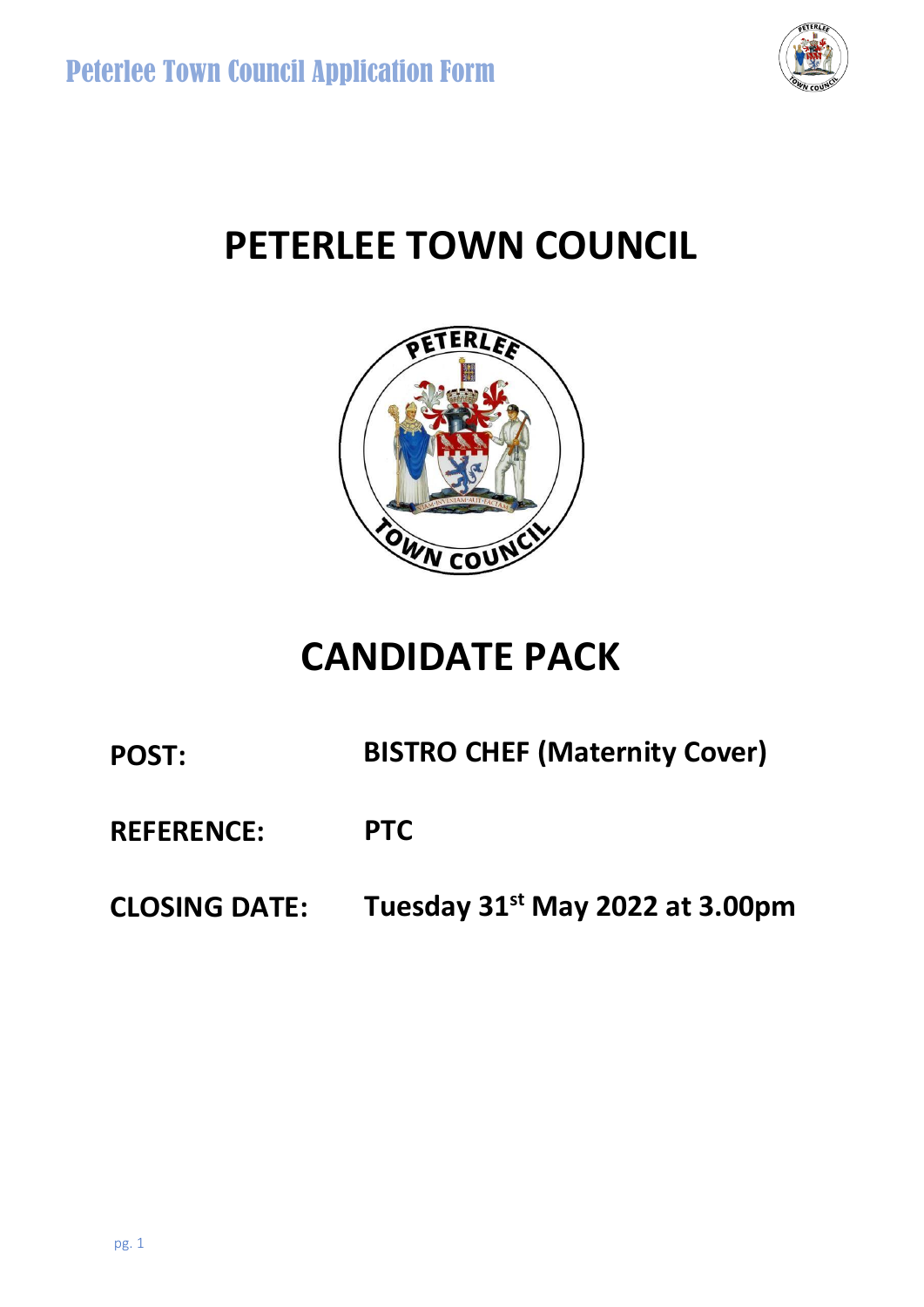



Peterlee Town Council is one of the largest Town Councils in County Durham. We're proud to provide a range of facilities and services in our Town, including the busy Pavilion Sports & Community Centre which is set in stunning green open space next to the historic Castle Eden Dene nature reserve.

The Pavilion is home to Peterlee Cricket Club and the Council provides a range of services from the venue including sport & exercises classes, wellbeing activities, dance classes, community activities, meetings, weddings and other celebrations, and private commercial bookings. We're also a great visitor destination for people who come to explore the local area  $-$  dog walkers, runners, cyclists, and others who just pop in for a natter and a catch up with friends and family in the Funk-a-Deli Bistro – our recently refurbished café.

We're looking for a new Bistro Chef to join the small, friendly team at The Pavilion. The ideal candidate will be someone who shares our vision for great tasting, healthy food served with a smile in a welcoming environment. If you feel ready for a new adventure, like a challenge, and are up for making a difference then please have a read through this pack and get in touch for a chat or to arrange a visit to see the venue and meet the team.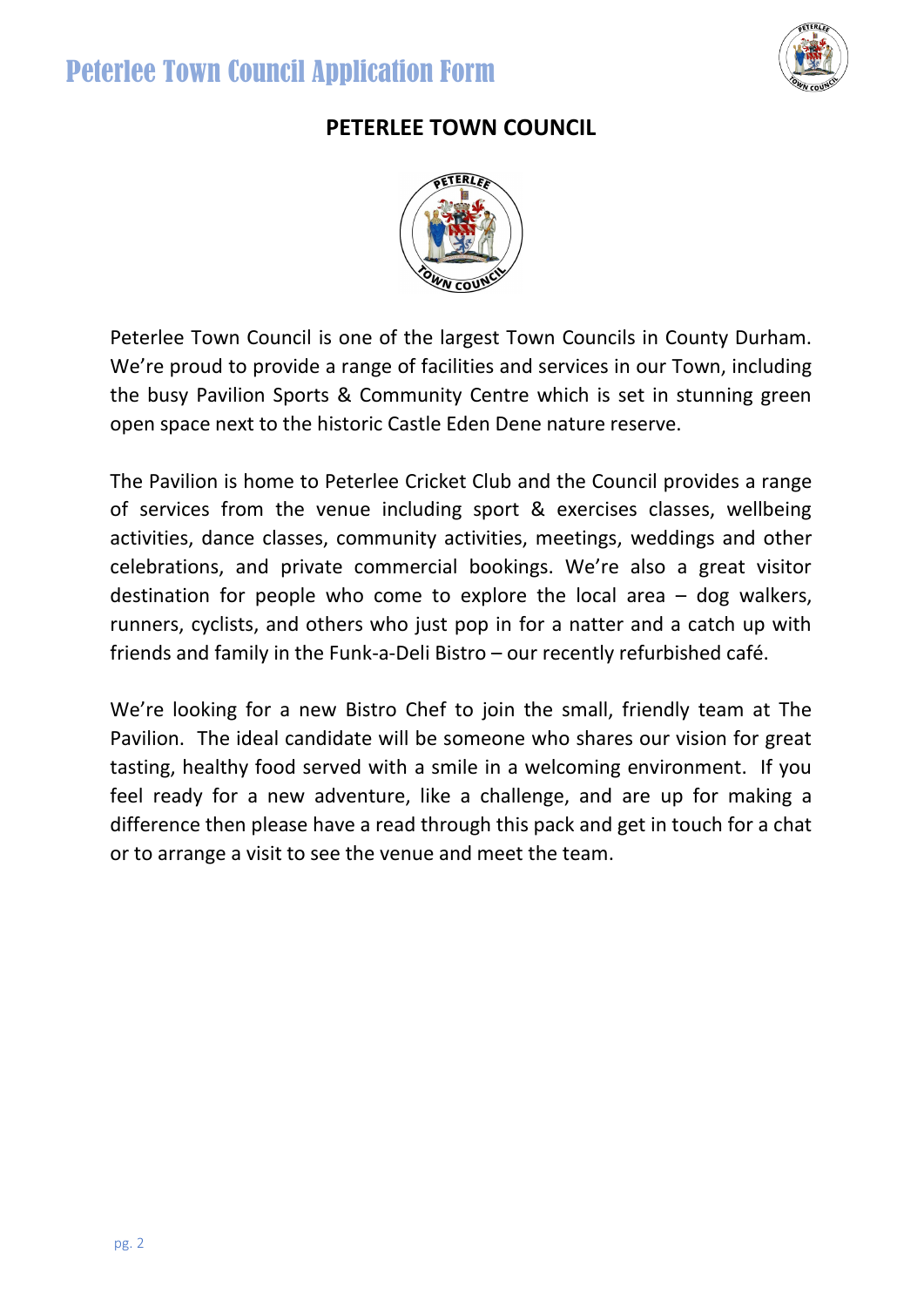

### **FUNK-A-DELI café & bistro**

### **Bistro Chef**

Funk-a-deli is a newly re-modelled café & bistro the Pavilion on Helford Road, Peterlee focused on healthy food to eat in and takeaway. Since our relaunch in early 2021 we've been specialising in Jacket Potatoes and Paninis cooked to order, great coffee and tasty treats, as well as the occasional Funk-a-deli specials!

Our mission at Funk-a-deli is to bring the people and businesses of Peterlee a healthy alternative to traditional takeaways and ready meals, and a cosy environment for customers to meet and relax. We take pride in sourcing as many of our ingredients from local businesses as possible.

We are looking for a creative and enthusiastic chef to cover maternity leave, who can prepare high volumes of healthy food and is able to make healthy, natural ingredients become delicious, presentable meals to drive our business forward.

Passionate about fantastic food and coffee and providing amazing service, you will be working with/leading a small team where everyone does a little of everything, i.e., preparing and serving tasty food and drinks, greeting customers and cleaning.

We are looking for a Bistro Chef who:

- Has a passion for cooking delicious and healthy food.
- Is creative and can bring fresh ideas.
- Loves to be part of a team.
- Has high energy.
- Has a positive outlook and attitude.
- Is a great communicator and enjoys working directly with customers.
- Fully understands food hygiene, health, and safety compliance, with a minimum of level 2 certificate in food hygiene and working knowledge of HACCP.
- Has a minimum of NVQ level 2 in catering, but ideally level 3 or above.
- Works well under pressure in a fast-paced, flexible working environment.
- Has an understanding of food, nutrition and sourcing local ingredients and shares our passion for local produce.
- Understands and can take responsibility for stock ordering, control, and management.

#### **If this sounds like you, then please get in touch!**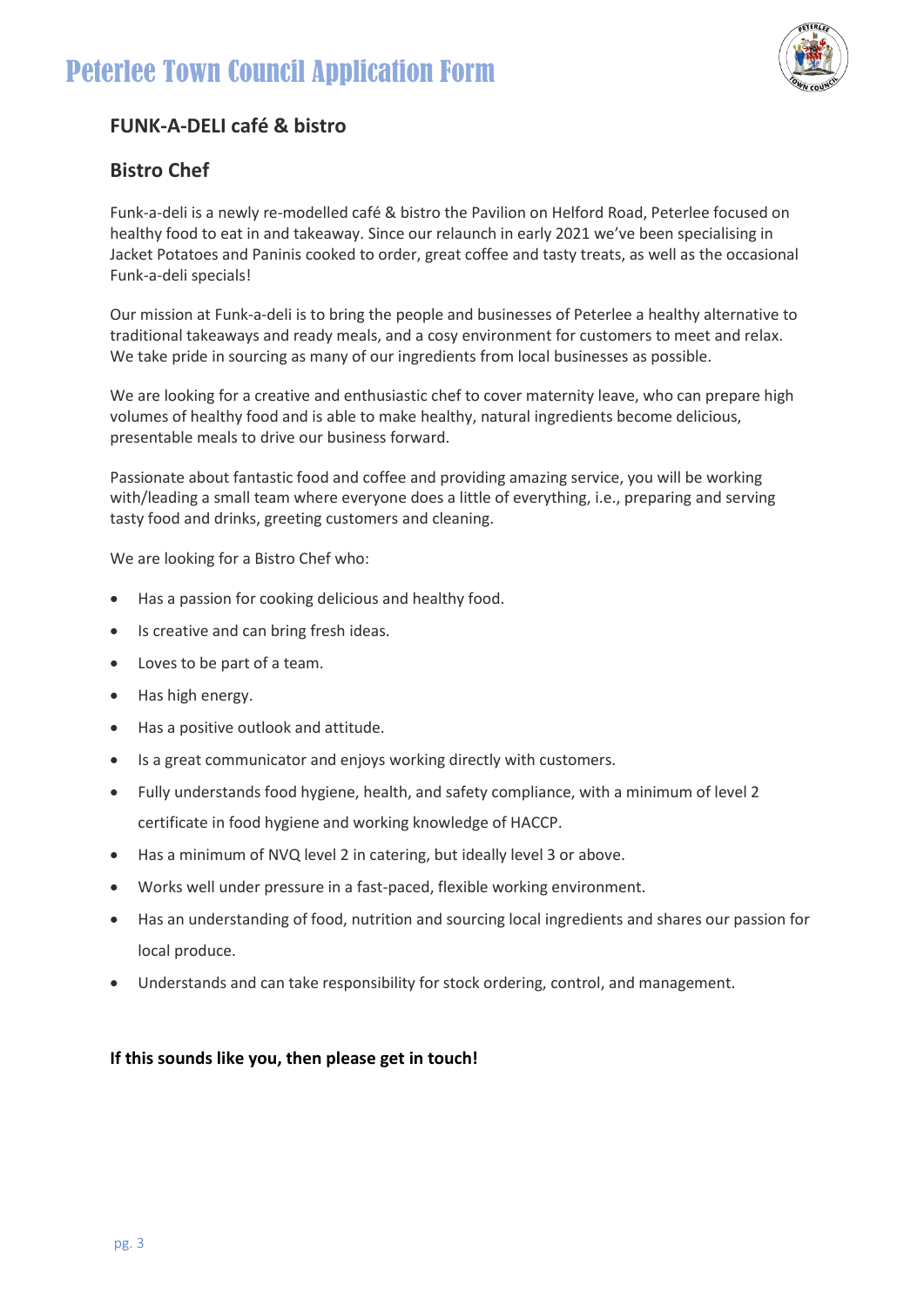

## **GUIDANCE NOTES**

### **INFORMATION IN SUPPORT OF YOUR APPLICATION**

Please tell us anything you think is relevant to the job you are applying for. You will need to give us enough information so that we can judge whether you are suitable for the job. For example, if the job requires experience of report writing, tell us about the type of reports you have written, the main contents and who the reports were for. You may have relevant experience from activities outside work, this could be just as good as work experience.

### **PERSONAL DETAILS**

This section must be completed, and contact details provided.

### **REFERENCES**

Please ensure that you give details of two referees with which the information given on your application form can be confirmed, as well as providing us with information relating to absences, disciplinary record and suitability for the position applied for. One of the references must be your present or most recent employer and, if you are a recent school leaver, one should be from your head teacher at your last school. It is the policy of the Town Council to seek references prior to interview. If you have any objections to the references being sought at this stage, ensure this is made clear on the application form.

### **EQUAL OPPORTUNITIES**

Please also complete the Equal Opportunities Monitoring Form, this enables Peterlee Town Council to follow the recommendations of the Equal Opportunities Commission, the Commission for Racial Equality, and the Disability rights Commission, that employers should monitor selection decisions to assess whether equality of opportunity is being achieved. The information on the form will be treated as confidential and used for statistical purposes only. The form will not be treated as part of your application.

## **IF YOU HAVE A DISABILITY**

If you have a disability which prevents you from meeting any of the criteria, tell us about this in your application. Please tell us what we could do to help you meet the criteria. If you need help in completing the application form or need information in a different format (larger print), please let us know. If you have a disability, we will offer you an interview if you meet the essential requirements of the job.

The Equality Act 2010 defines 'disability' as follows:

'A physical or mental impairment which has a substantial and long-term effect on the person's ability to carry out normal day to day activities.

## **DATA PROTECTION**

The information on this form may be entered onto a computer and used for statistical, administrative and payroll purposes. Under terms and conditions of the DATA PROTECTION ACT 2018 the data will be treated in a secure and confidential manner and not kept any longer than necessary.

Thank you for your co-operation in completing this form.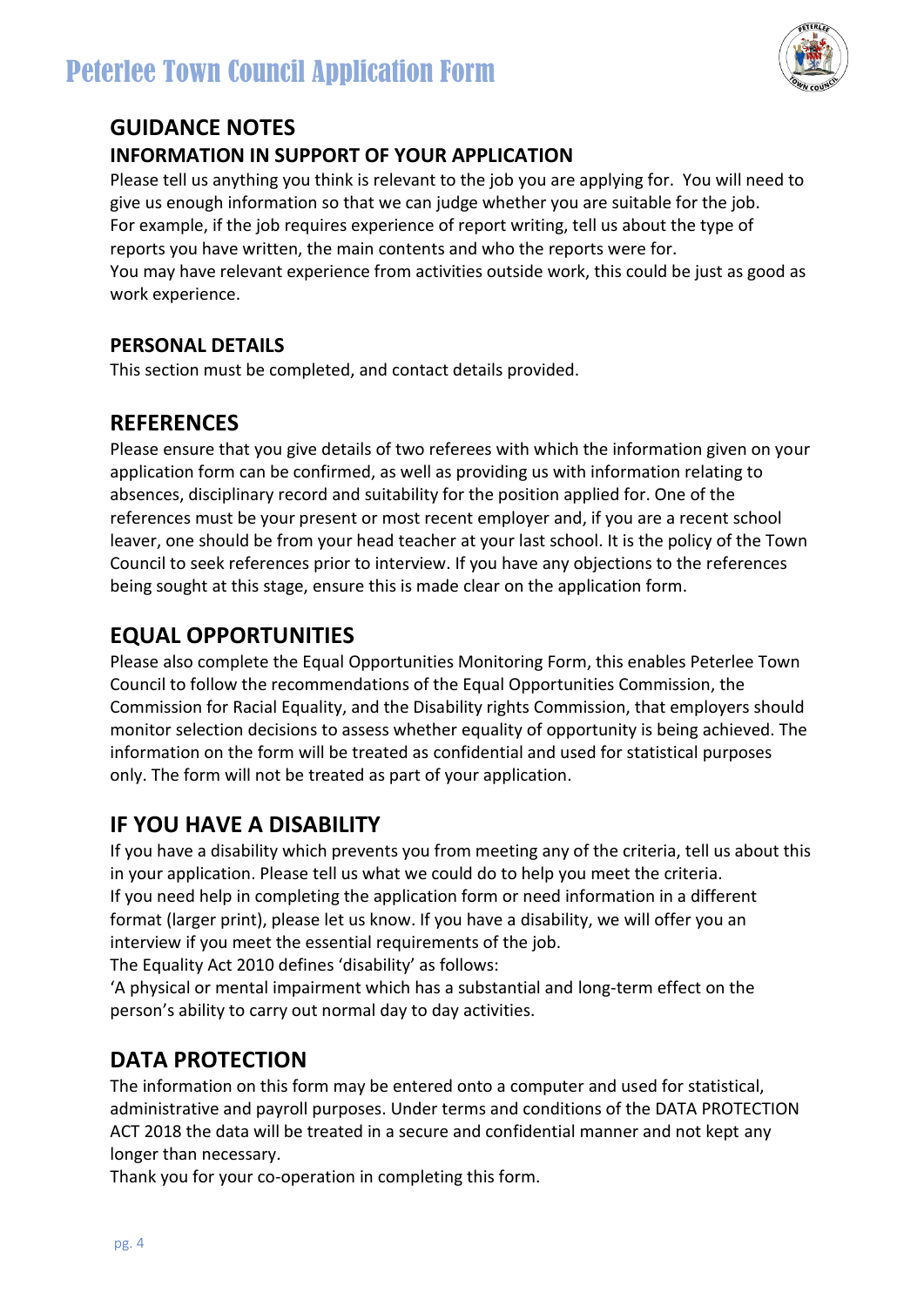



## **APPOINTMENT OF FULL TIME BISTRO CHEF (Maternity cover)**

**SCALE 4 – SPINAL POINT 7-11 (£20,444-£22,129)**

**We currently have a vacancy for a Bistro Chef (maternity cover)**

**The post holder will be contracted to 37 hours per week.**

**Information and application forms can be obtained from: Peterlee Town Council - 0191 5862491 Email - [corporateadminteam@peterlee.gov.uk](mailto:corporateadminteam@peterlee.gov.uk) [www.peterlee.gov.uk](http://www.peterlee.gov.uk/)**

**Closing date for application is (Tuesday 31st May 2022 – 3.00pm)**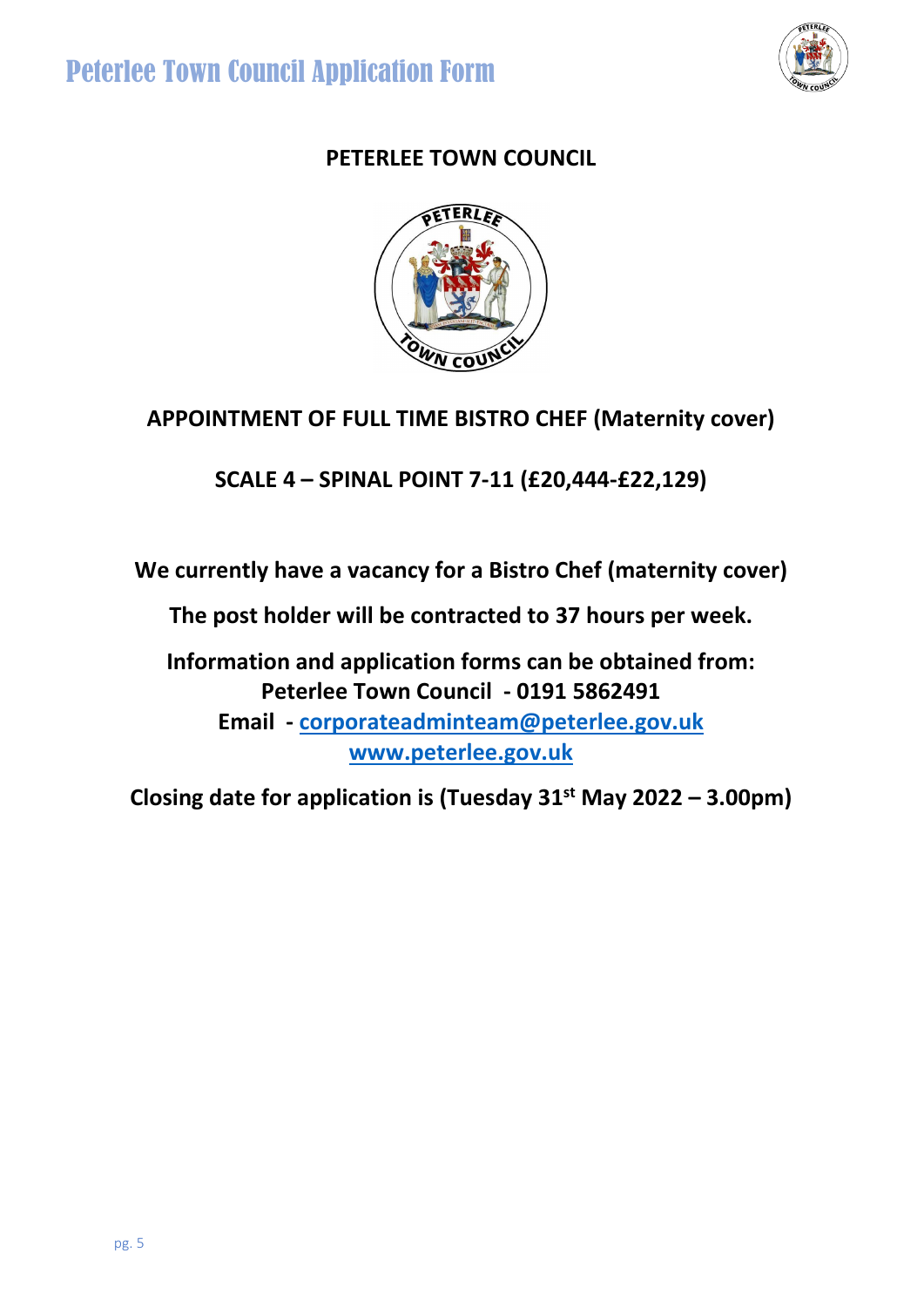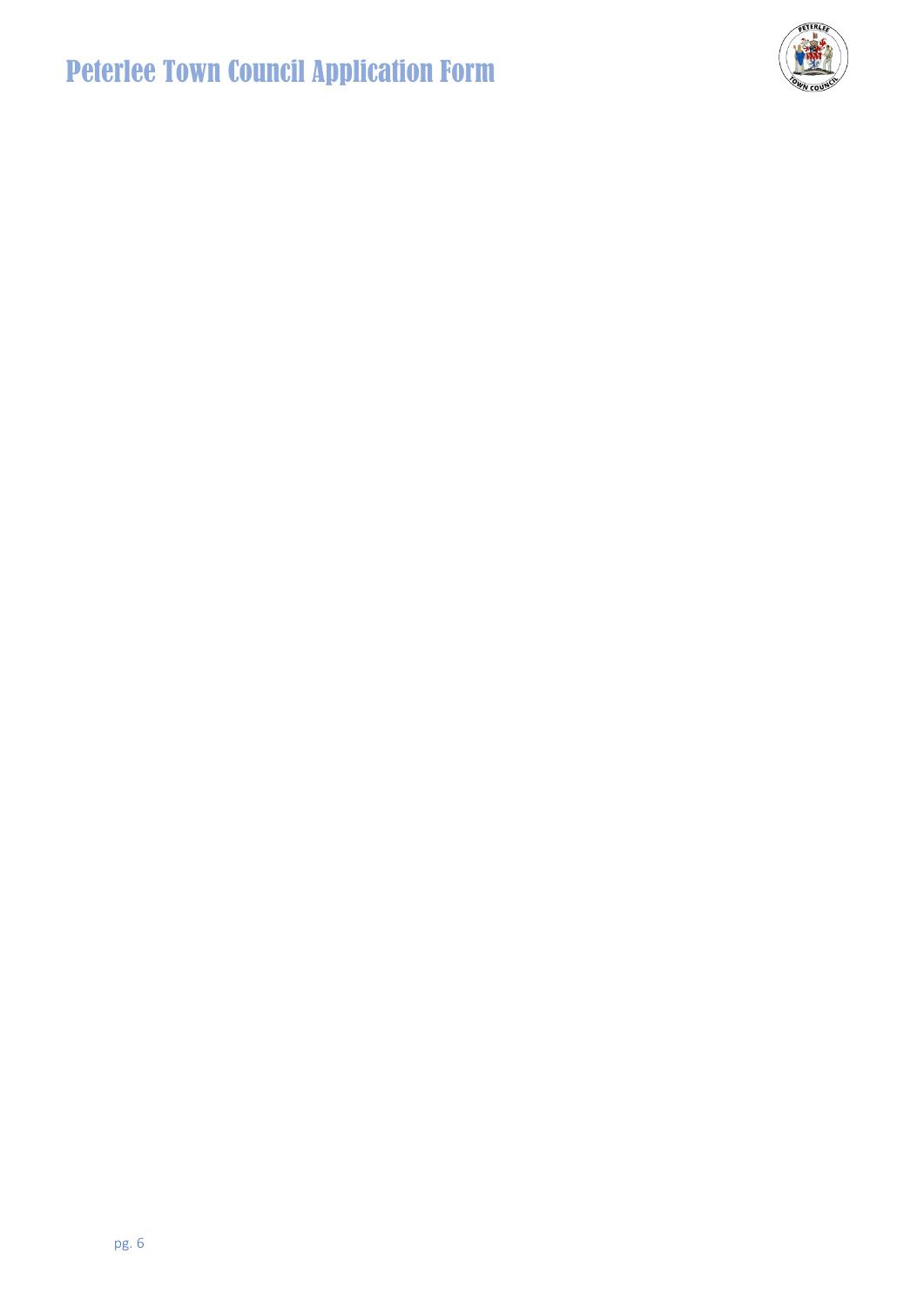



JOB DESCRIPTION

POST: Bistro Chef (Maternity cover) SCALE 4 Spinal point 7-11 (£20,444-£22,129)

1. **POST TITLE: Bistro Chef (Maternity cover)** 2. **POST NUMBER: PTC** 3. **GRADE:** Scale 4 – Spinal Points 7-11 4. **LOCATION:** The normal place of work for this role will be The Pavilion but the post

Town Council.

holder may be required to work at any location or property of Peterlee

5. **RELEVANT TO THIS POST:**

#### **Disclosure & Barring Service:** N/A

Hours of work will be 37 hours per week, which will routinely involve weekend and evening working. Working hours: To be agreed with the manager Hours worked include an unpaid 30-minute lunch break.

#### 6. **ORGANISATIONAL RELATIONSHIPS:**

This post reports to the Pavilion Manager.

#### 7. **DESCRIPTION OF ROLE:**

To source, plan, prepare, cook, and serve meals and drinks at Funk-a-deli bistro & café at The Pavilion Sports & Community Centre.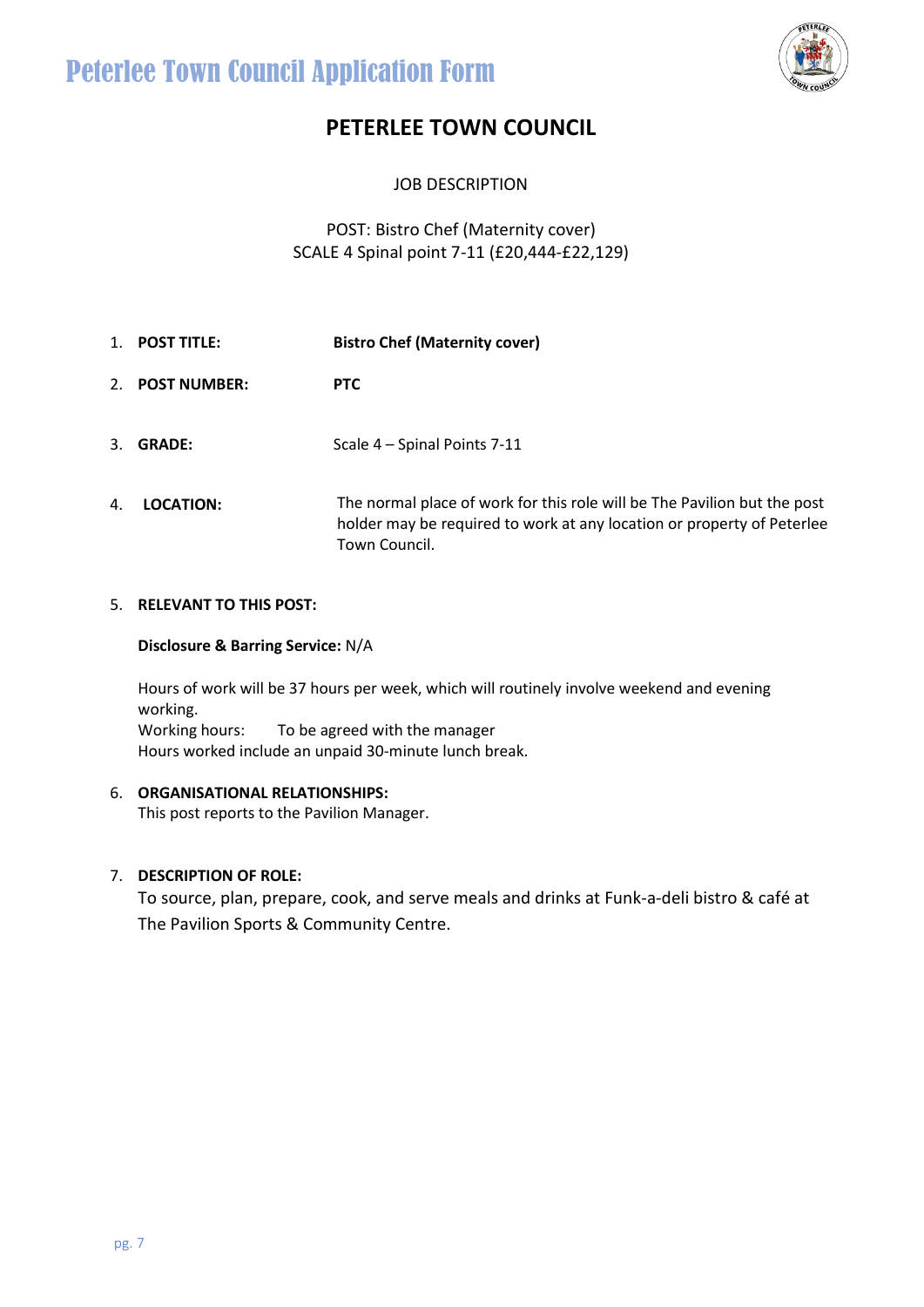

#### 8. **DUTIES AND RESPONSIBILITIES** *SPECIFIC* **TO THIS ROLE:**

#### **Main Duties**

Bistro Chef (Maternity cover)

- 8.1 To design and deliver a tasty profitable menu.
- 8.2 To prepare and serve food and drink to Bistro customers, including point of sale cash handling.
- 8.3 To review sales, analyse costs and revenue and to pro-actively seek ways to generate additional income and explore cost saving solutions
- 8.4 To be responsible for stock control and stock audits for the Bistro.
- 8.5 To be responsible for reconciling and reporting revenue each day of trading.
- 8.6 Working on your own or supervising Bistro Assistants/Casual employees in the bistro kitchen and other areas.
- 8.7 The ordering, planning and preparation of food to the correct portion sizes for the Bistro within menu and budget guidelines as agreed with the Centre Manager.
- 8.8 To monitor and maintain consistent food standards and quality across all areas and during all stages of production and service.
- 8.9 Stock rotation and use by dates to produce food are followed, and food is produced so not to contribute to waste.
- 8.10 Take a lead role in providing excellent customer service, making sales, cash handling and end of shift cash reconciliation.
- 8.11 To ensure high levels of safety and hygiene are maintained and ensure all HACCP procedures are always followed
- 8.12 Complete the daily and weekly food safety management records to comply with food safety regulations including allergen sheets etc.
- 8.13 Complete daily and weekly cleaning schedules to indicate the work has been completed.
- 8.14 Ensure that appropriate chemicals are used in the correct manner to clean the kitchen area in accordance with training and C.O.S.S.H regulations.
- 8.15 To adhere to approved working practices, methods, and procedures and to attend training sessions as directed by management.
- 8.16 The postholder is expected to work flexibly and to undertake any other duties commensurate with the post which contribute to the delivery of the Town Council services.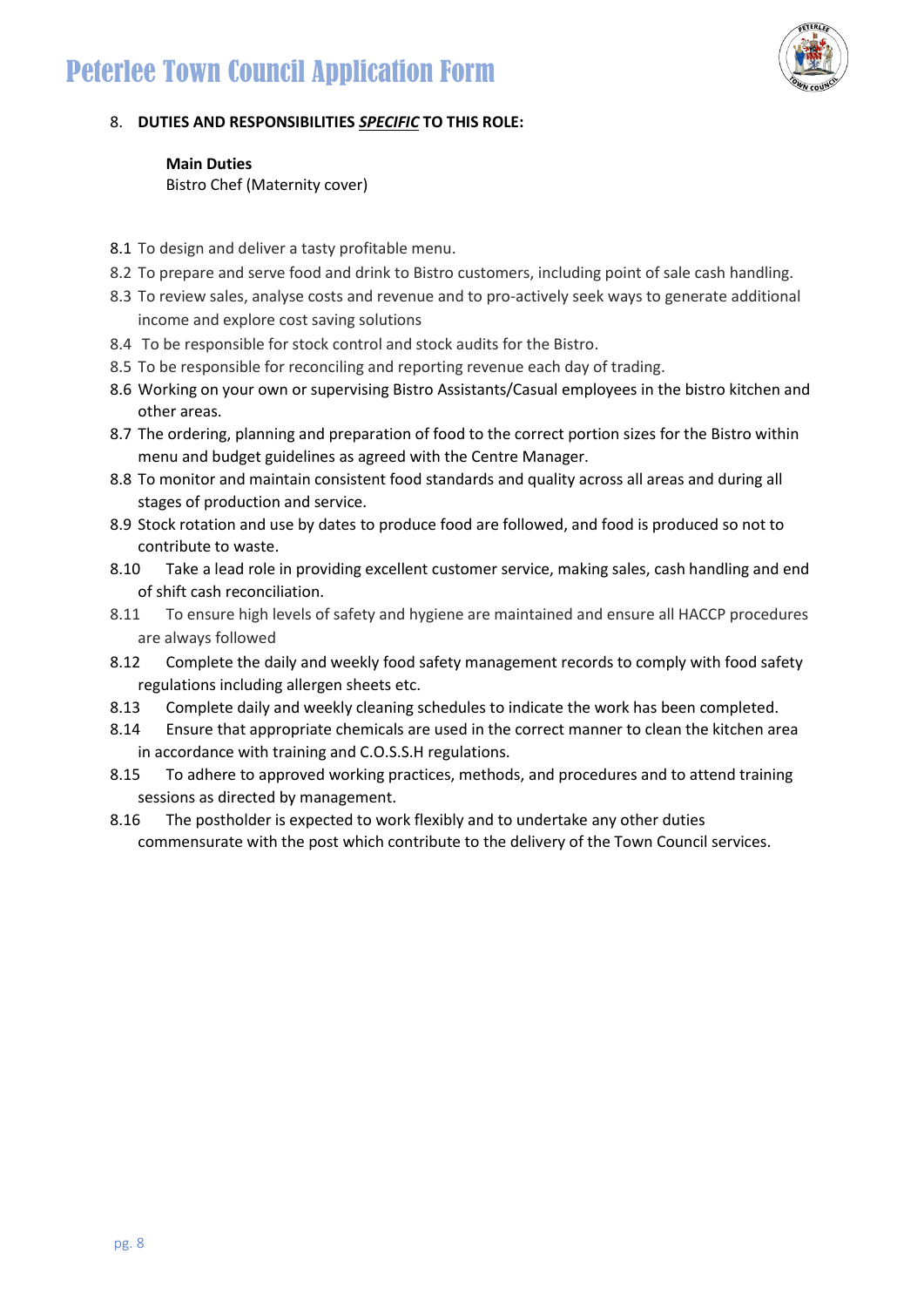

#### **COMMON DUTIES AND RESPONSIBILITIES:**

#### 9.1 **Quality Assurance**

To understand and adhere to standards at individual, team performance and service quality so that the customer and the Council's requirements are met and that the highest standards are maintained.

#### 9.2 **Communication**

 To participate in and adhere to the team's communication processes and taking responsibility for keeping up to date with all relevant procedures, policies and objectives associated with the role.

#### 9.3 **Professional Practice**

 To take responsibility for behaving professionally at all times, ensuring that work is carried out to the highest standards and in line with the team's and Council's stated policies or procedures. This includes adhering to the Council's Code of Conduct.

#### 9.4 **Health and Safety**

 Take responsibility for understanding and adhering to health and safety requirements for their service area, in line with the Town Council's Health and Safety Policy.

#### 9.5 **Appraisal**

All members of staff will receive appraisals and it is the responsibility of each member of staff to follow guidance on the appraisal process.

#### 9.6 **Equality and Diversity**

As an organisation we are committed to promoting a just society that gives everyone an equal chance to learn, work and live free from discrimination and prejudice. To ensure our commitment is put into practice we have an established Equality and Diversity Policy.

#### 9.7 **Confidentiality**

All members of staff are required to undertake that they will not divulge to anyone personal and/or confidential information to which they may have access during the course of their work.

All members of staff must be aware that they have explicit responsibility for the confidentiality and security of information received and imported in the course of work and using Council information assets.

#### 9.8 **Induction**

The Council has in place an induction programme designed to help new employees to become effective in their roles and to find their way in the organisation.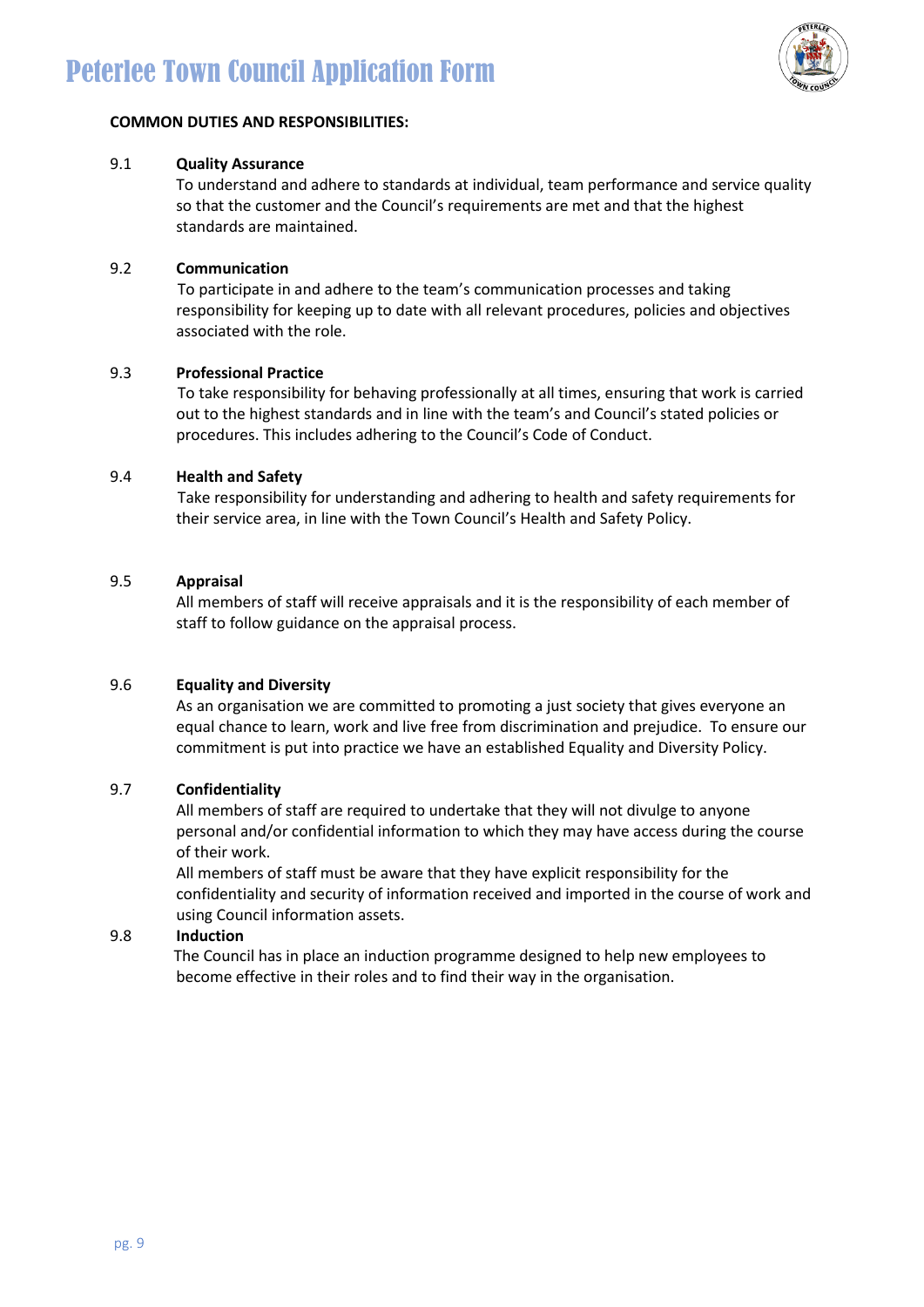

|                              | <b>Essential</b>                                                                                                                                                                                                                                                                                                                                                                                                                                                                 | <b>Desirable</b>                                                                                                                                                                                   | <b>Method of</b><br><b>Assessment</b>   |
|------------------------------|----------------------------------------------------------------------------------------------------------------------------------------------------------------------------------------------------------------------------------------------------------------------------------------------------------------------------------------------------------------------------------------------------------------------------------------------------------------------------------|----------------------------------------------------------------------------------------------------------------------------------------------------------------------------------------------------|-----------------------------------------|
| Qualification                | NVQ Catering qualification level 2 or<br>above<br>Food Safety level 2                                                                                                                                                                                                                                                                                                                                                                                                            | Relevant industry NVQ<br>Level 3 or equivalent<br>Food Safety level 3                                                                                                                              | Application<br>form<br>Certificates     |
| <b>Experience</b>            | Previous experience of working in high<br>quality commercial food preparation<br>environment<br>Experienced in planning and costing<br>menus                                                                                                                                                                                                                                                                                                                                     | <b>Experience of working</b><br>in a busy environment<br>Previous kitchen budget<br>control experience<br>Cash handling and<br>reconciliation                                                      | Application<br>form<br>Interview        |
| Skills /<br>Knowledge        | Good understand of food safety<br>Practical knowledge of HACCP and health<br>and safety at work<br>Effective people skills<br>Food preparation and presentation skills<br>Literate and numerate<br>Record keeping and attention to detail                                                                                                                                                                                                                                        | Knowledge of<br>C.O.S.S.H.H<br>Knowledge of stock<br>ordering and effective<br>stock control<br><b>Excellent verbal</b><br>communication skills<br>Good organisation and<br>time management skills | Application<br>form<br>Interview        |
| Personal<br><b>Qualities</b> | Enthusiasm and flair for cooking with<br>fresh ingredients<br>Passion for excellent customer service<br>Able to rise to new challenges<br>Willing to work evenings and weekends<br>routinely as part of work schedule to suit<br>business needs<br>Willing to undertake training<br>Team worker<br>Able to work with minimum supervision,<br>take responsibility show initiative<br>Good communicator<br>Able to remain calm under pressure<br>High standard of personal hygiene |                                                                                                                                                                                                    | Application<br>form<br><b>Interview</b> |

#### **Person Specification – Bistro Chef (Maternity cover), Peterlee Town Council**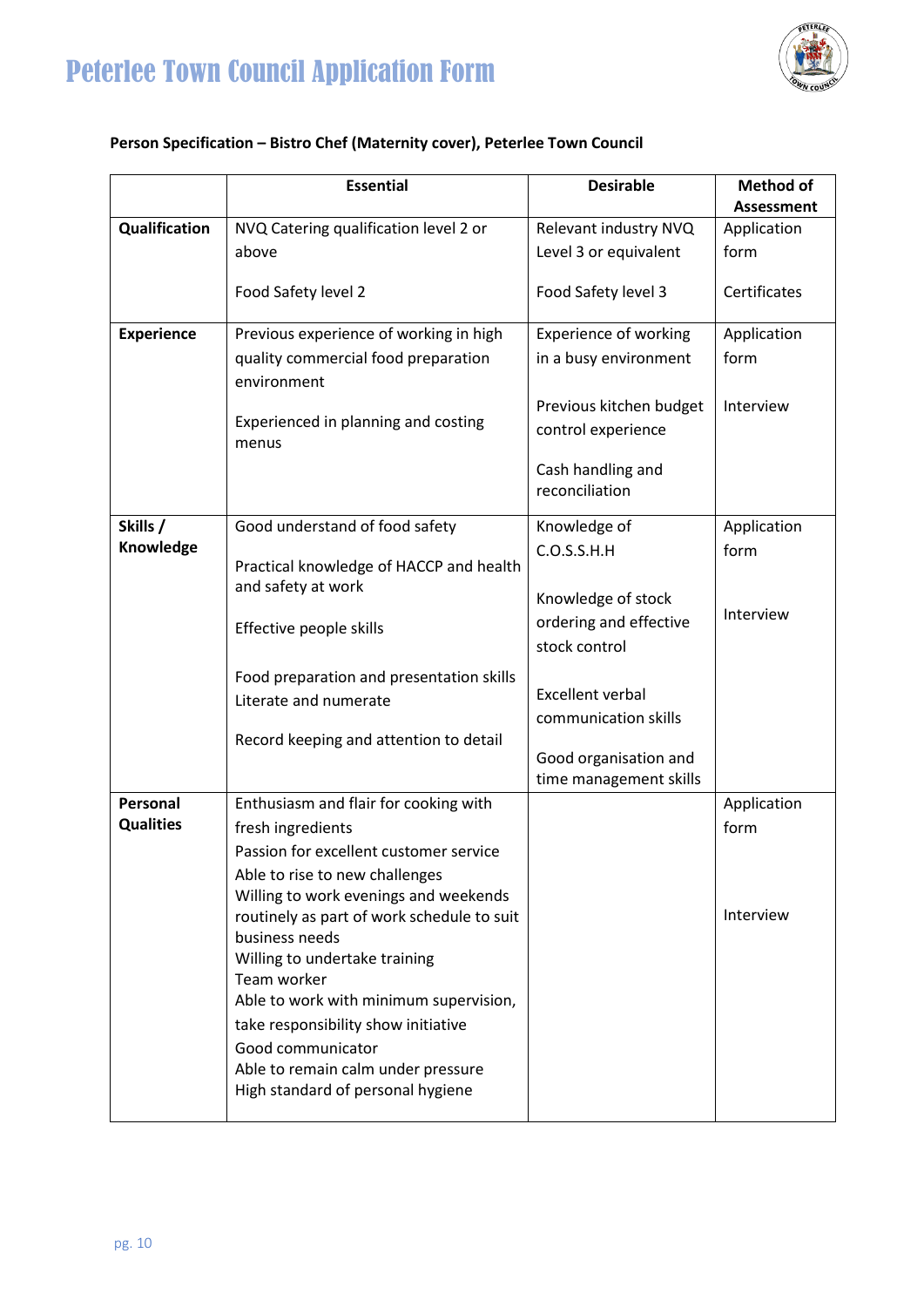

| Position Applied For: | (office use only)<br><b>Bistro Chef (Maternity cover)</b> |                        |                   |
|-----------------------|-----------------------------------------------------------|------------------------|-------------------|
|                       |                                                           |                        |                   |
| <b>Closing Date:</b>  | (office use only)<br>31 <sup>st</sup> May 2022            | <b>Interview Date:</b> | (office use only) |

It is important that you read the guidance notes in the candidate pack before completing this application form. CVs are not accepted. Application forms received after the closing date will not be considered.

#### **The information you supply on this form will be treated in confidence.**

Section 1 Personal Details

| Surname:        | Forename: |
|-----------------|-----------|
| Home address:   |           |
|                 |           |
|                 |           |
| Post Code:      |           |
| Home Telephone: | Mobile:   |
| Email address:  |           |

| Do you hold a full clean driving licence valid in the UK?        |  |
|------------------------------------------------------------------|--|
| Do you have your own transport?                                  |  |
| Are you able to work in the UK with no immigration restrictions? |  |
| How much notice do you need to give to your current employer?    |  |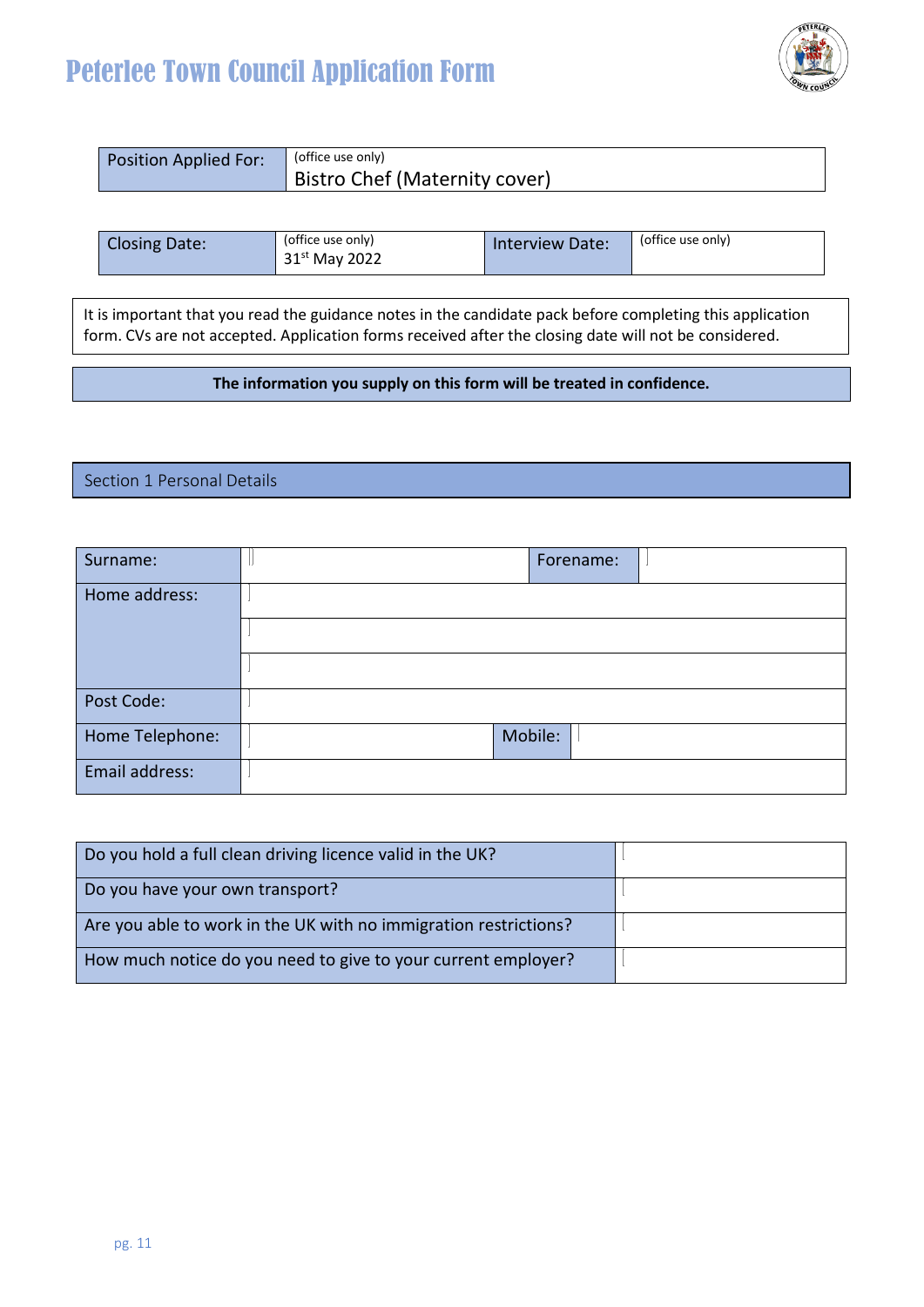

### Section 2 Present Employment (if unemployed, please give your most recent employment)

| Name of Employer: |  |
|-------------------|--|
| Address:          |  |
|                   |  |
|                   |  |
| Postcode:         |  |

| $D \cap ct$<br><b>HITIE</b> . |  |
|-------------------------------|--|
|                               |  |

| Appointment start date: | $\sim$ |  |
|-------------------------|--------|--|
|                         |        |  |

| Reason for Leaving: |  |
|---------------------|--|
|                     |  |

|  | Brief description of duties: |  |
|--|------------------------------|--|
|--|------------------------------|--|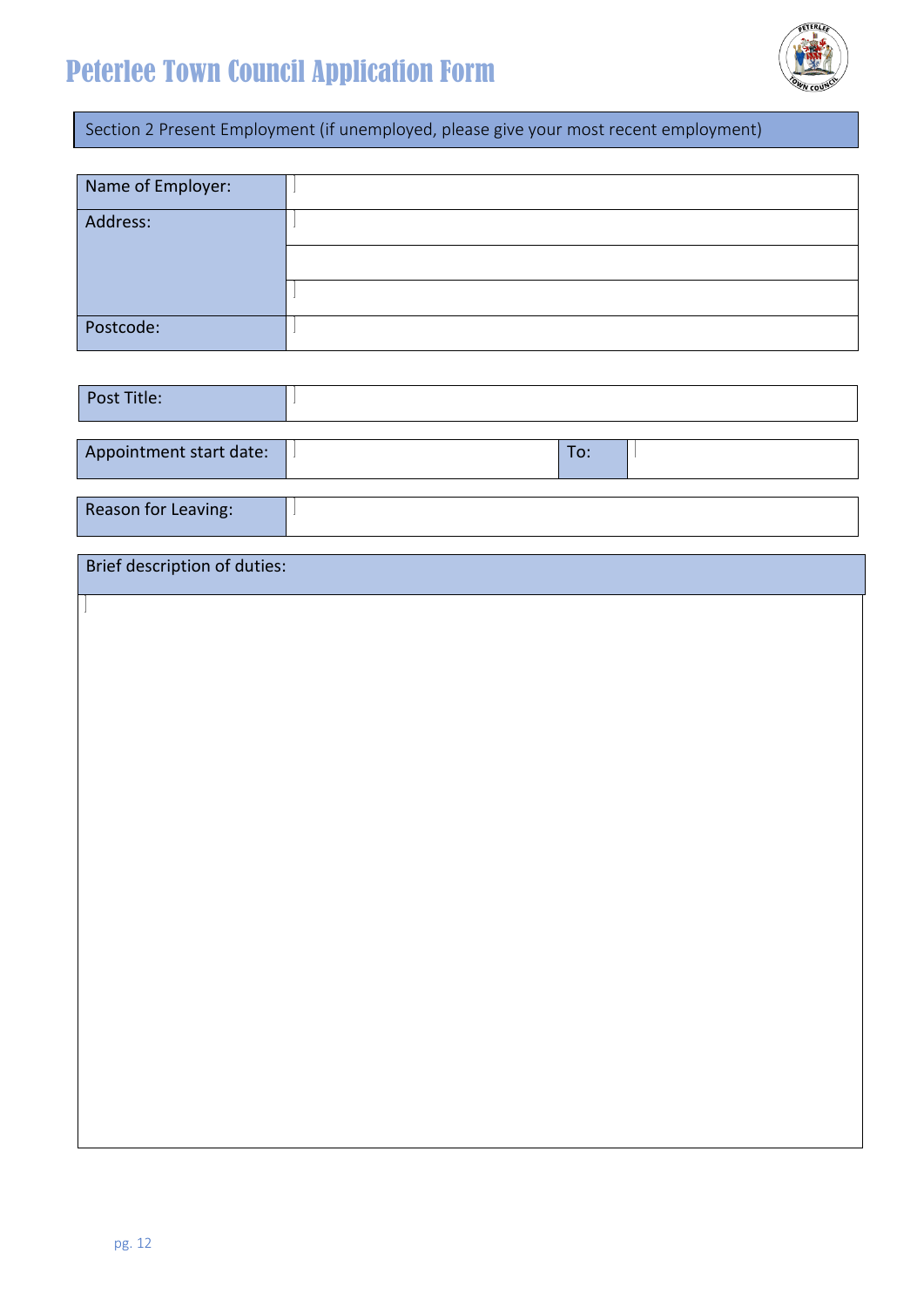

#### Section 3 Previous Employment (please start with the most recent employment first)

| Name and Address | Position Held | Brief outline of | From | To | Reason for Leaving |
|------------------|---------------|------------------|------|----|--------------------|
| of Employer      |               | <b>Duties</b>    |      |    |                    |
|                  |               |                  |      |    |                    |
|                  |               |                  |      |    |                    |
|                  |               |                  |      |    |                    |
|                  |               |                  |      |    |                    |
|                  |               |                  |      |    |                    |
|                  |               |                  |      |    |                    |
|                  |               |                  |      |    |                    |
|                  |               |                  |      |    |                    |
|                  |               |                  |      |    |                    |
|                  |               |                  |      |    |                    |
|                  |               |                  |      |    |                    |
|                  |               |                  |      |    |                    |
|                  |               |                  |      |    |                    |
|                  |               |                  |      |    |                    |
|                  |               |                  |      |    |                    |
|                  |               |                  |      |    |                    |
|                  |               |                  |      |    |                    |
|                  |               |                  |      |    |                    |
|                  |               |                  |      |    |                    |
|                  |               |                  |      |    |                    |
|                  |               |                  |      |    |                    |
|                  |               |                  |      |    |                    |
|                  |               |                  |      |    |                    |
|                  |               |                  |      |    |                    |
|                  |               |                  |      |    |                    |
|                  |               |                  |      |    |                    |
|                  |               |                  |      |    |                    |
|                  |               |                  |      |    |                    |
|                  |               |                  |      |    |                    |
|                  |               |                  |      |    |                    |
|                  |               |                  |      |    |                    |
|                  |               |                  |      |    |                    |
|                  |               |                  |      |    |                    |
|                  |               |                  |      |    |                    |
|                  |               |                  |      |    |                    |
|                  |               |                  |      |    |                    |
|                  |               |                  |      |    |                    |
|                  |               |                  |      |    |                    |
|                  |               |                  |      |    |                    |
|                  |               |                  |      |    |                    |
|                  |               |                  |      |    |                    |
|                  |               |                  |      |    |                    |
|                  |               |                  |      |    |                    |
|                  |               |                  |      |    |                    |
|                  |               |                  |      |    |                    |
|                  |               |                  |      |    |                    |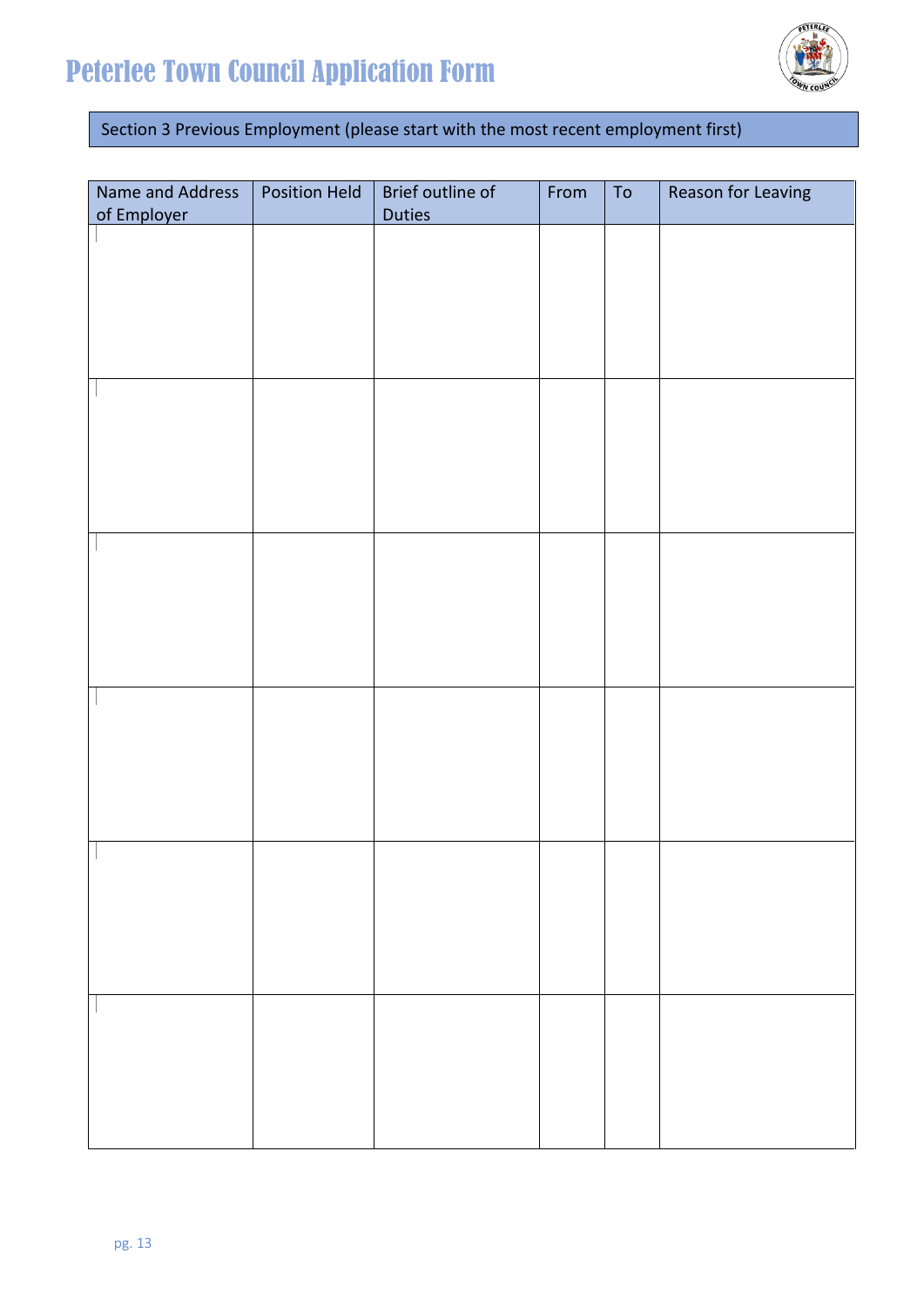

#### Section 4 Education (Please list highest qualification first)

| School/College/University | From: | To: | Subject | Grade |
|---------------------------|-------|-----|---------|-------|
|                           |       |     |         |       |
|                           |       |     |         |       |
|                           |       |     |         |       |
|                           |       |     |         |       |
|                           |       |     |         |       |
|                           |       |     |         |       |
|                           |       |     |         |       |
|                           |       |     |         |       |
|                           |       |     |         |       |
|                           |       |     |         |       |
|                           |       |     |         |       |

| Section 5 Membership of any Professional Associations |                     |  |  |  |
|-------------------------------------------------------|---------------------|--|--|--|
| Association                                           | Level of Membership |  |  |  |
|                                                       |                     |  |  |  |
|                                                       |                     |  |  |  |
|                                                       |                     |  |  |  |
|                                                       |                     |  |  |  |

## Section 6 Training & Development

| <b>Training Course</b> | <b>Dates Attended</b> |
|------------------------|-----------------------|
|                        |                       |
|                        |                       |
|                        |                       |
|                        |                       |
|                        |                       |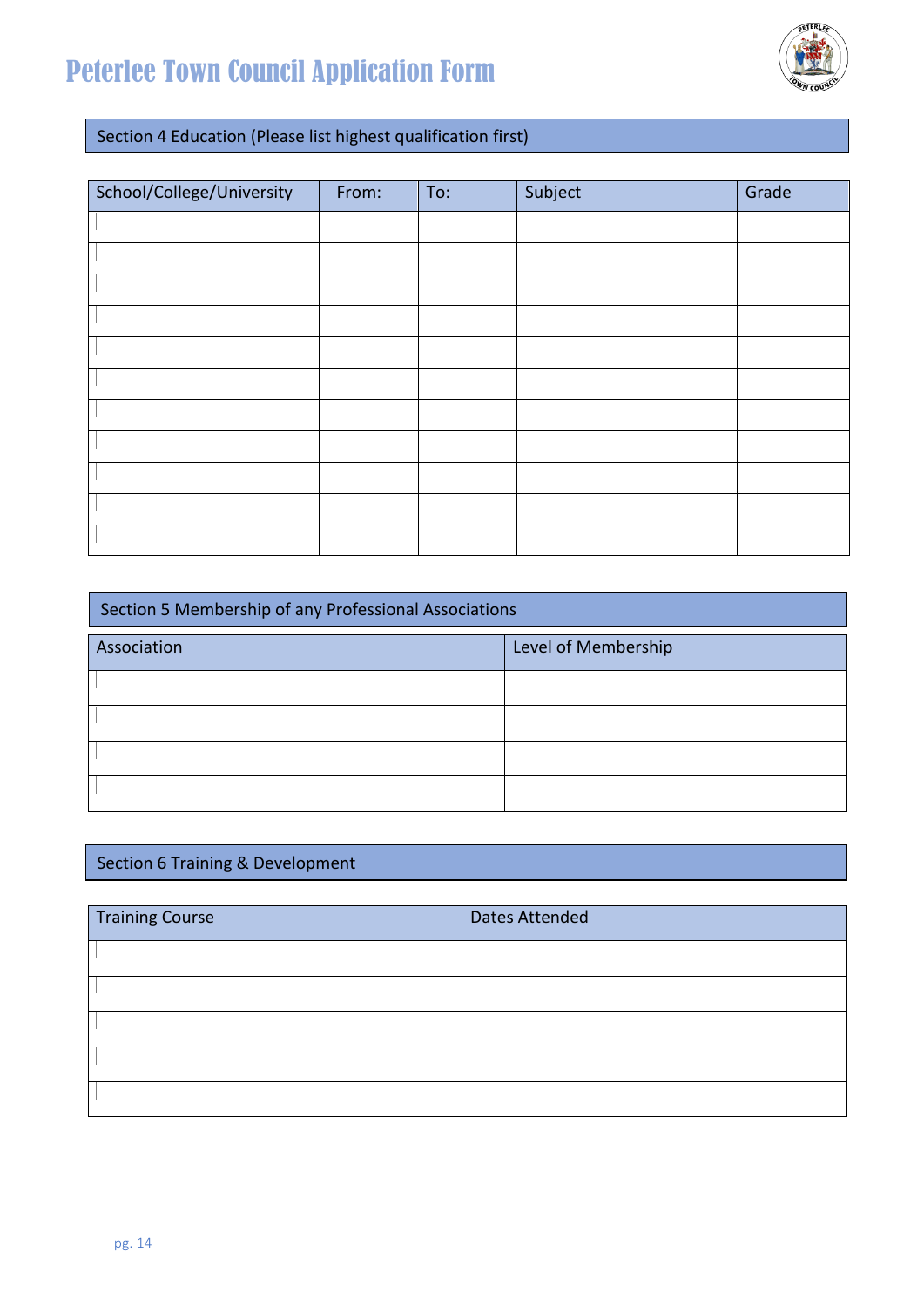

#### Section 7 Personal Statement

Please use this section to give information in support of your application of any skills, knowledge and experience you have gained, and how you meet the criteria in the person specification. Continue on separate sheets (if required).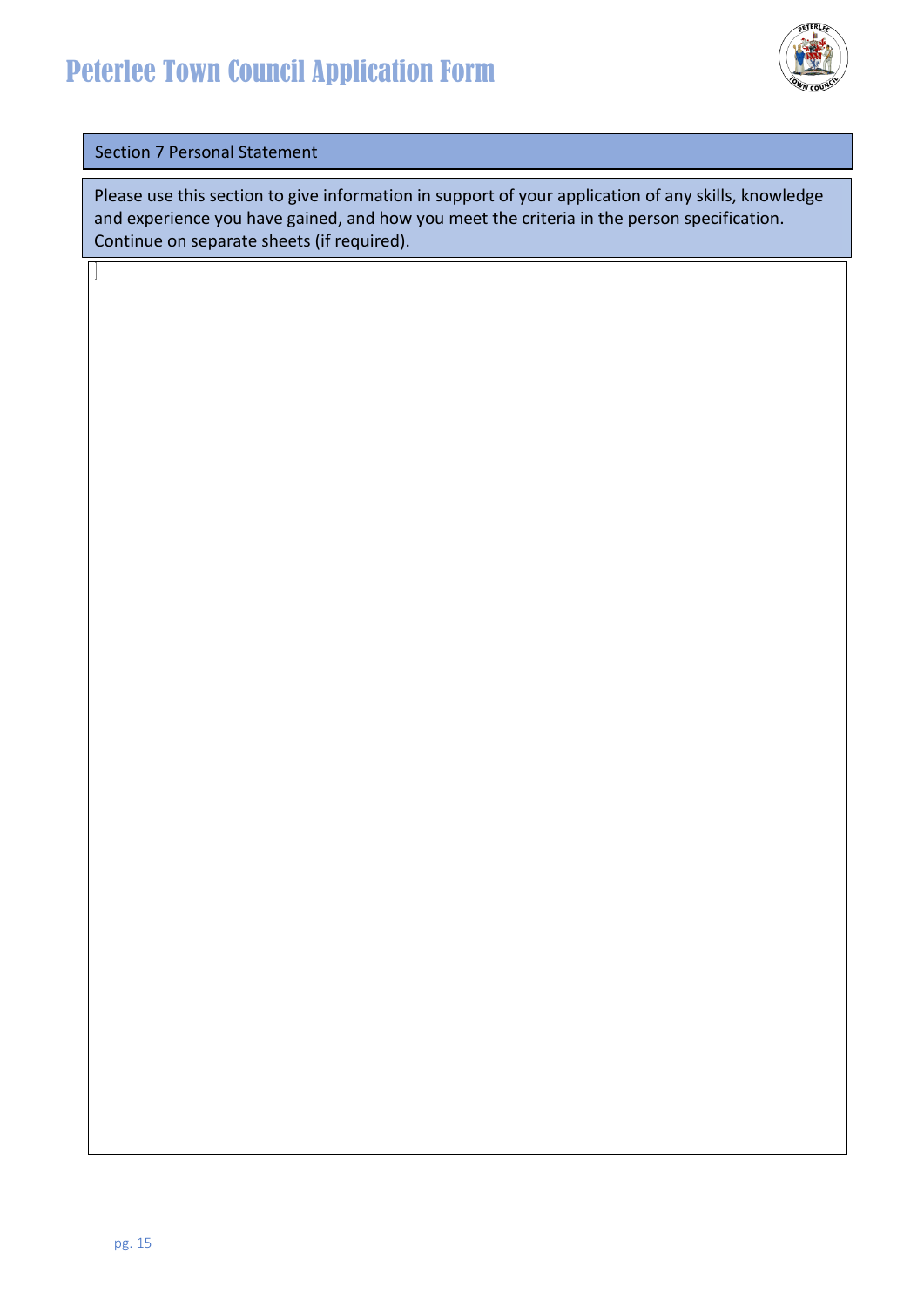

#### Section 8 Referees

Please give 2 names and addresses of your most recent employers (if applicable). If unable to do so, please state who the referees are.

|                      | Reference 1 | Reference 2          |  |
|----------------------|-------------|----------------------|--|
| Name:                |             | Name:                |  |
| Organisation:        |             | Organisation:        |  |
| Address:             |             | Address:             |  |
|                      |             |                      |  |
|                      |             |                      |  |
| Contact number:      |             | Contact number:      |  |
| Email address:       |             | Email address:       |  |
| Position (Job title) |             | Position (Job title) |  |

#### Section 9 Declaration

| Are you related to an officer, employee, or member of Peterlee<br>Town Council? If so, please give details below: | Yes | No |
|-------------------------------------------------------------------------------------------------------------------|-----|----|
|                                                                                                                   |     |    |
|                                                                                                                   |     |    |

### Statement to be signed by the applicant

I hereby certify that all the information given by me on this form is correct to the best of my knowledge.

Signature: Date: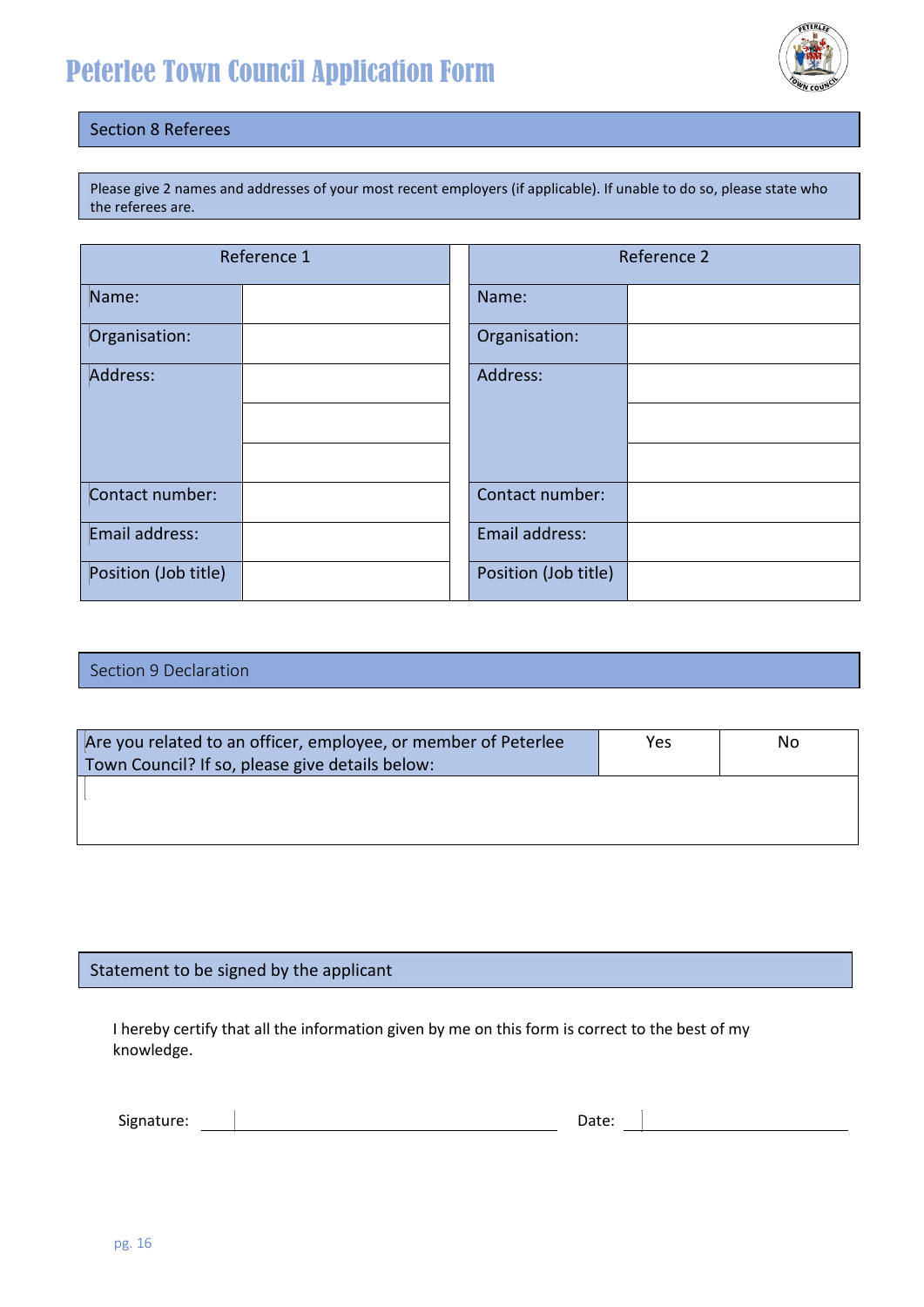

| Equal Opportunities in Employment                                                                                                                                                                                                                                                                                                                                                                                                                                                                                                                                              |                   |  |  |  |
|--------------------------------------------------------------------------------------------------------------------------------------------------------------------------------------------------------------------------------------------------------------------------------------------------------------------------------------------------------------------------------------------------------------------------------------------------------------------------------------------------------------------------------------------------------------------------------|-------------------|--|--|--|
| Office use only                                                                                                                                                                                                                                                                                                                                                                                                                                                                                                                                                                |                   |  |  |  |
| Position applied for:                                                                                                                                                                                                                                                                                                                                                                                                                                                                                                                                                          | Form No:          |  |  |  |
| Peterlee Town Council wants to meet the aims and commitments set out in its equality policy.<br>This includes not discriminating under the Equality Act 2010 and building an accurate picture<br>of the make-up of the workforce in encouraging equality and diversity. The organisation needs<br>your help and co-operation to enable it to do this, but filling in this form is voluntary. The<br>information provided will be kept confidential and will be used for monitoring purposes.<br>If you require more information contact CorporateServicesTeam@Peterlee.gov.uk. |                   |  |  |  |
| Intersex $\Box$ non-binary $\Box$ Prefer not to say $\Box$<br><b>Gender</b> Male $\left  \Box \right $ Female $\left  \Box \right $<br>If you prefer to use your own gender identity, please write in:                                                                                                                                                                                                                                                                                                                                                                         |                   |  |  |  |
| <b>Age</b> $16-24$ 25-29 $\Box$ 30-34 $\Box$ 35-39 $\Box$ 40-44 $\Box$ 45-49 $\Box$ 50-54 $\Box$ 55-59 $\Box$ 60-64 $\Box$<br>65+ $\Box$ Prefer not to say $\Box$                                                                                                                                                                                                                                                                                                                                                                                                              |                   |  |  |  |
| What is your ethnicity?<br>Ethnic origin is not about nationality, place of birth or citizenship. It is about the group to which you<br>perceive you belong. Please tick the appropriate box                                                                                                                                                                                                                                                                                                                                                                                   |                   |  |  |  |
| <b>Asian or Asian British</b><br>Bangladeshi L<br>Chinese<br>Pakistani L<br>Indian<br>Any other Asian background, please write in: _                                                                                                                                                                                                                                                                                                                                                                                                                                           | Prefer not to say |  |  |  |
| Black, African, Caribbean, or Black British<br>Prefer not to say<br>Caribbean<br>African<br>Any other Black, African, or Caribbean background, please write in: $\Box$                                                                                                                                                                                                                                                                                                                                                                                                         |                   |  |  |  |
| <b>Mixed or Multiple ethnic groups</b><br>White and Black Caribbean $\boxed{\Box}$ White and Black African $\boxed{\Box}$ White and Asian $\boxed{\Box}$ Prefer not to say $\boxed{\Box}$<br>Any other Mixed or Multiple ethnic background, please write in:                                                                                                                                                                                                                                                                                                                   |                   |  |  |  |
| White<br>English $\Box$ Welsh $\Box$ Scottish $\Box$ Northern Irish $\Box$ Irish $\Box$ British $\Box$<br>Gypsy or Irish Traveller $\Box$ Prefer not to say $\Box$                                                                                                                                                                                                                                                                                                                                                                                                             |                   |  |  |  |
| Other ethnic group<br>Any other ethnic group, please write in:<br>Prefer not to say<br>Arab                                                                                                                                                                                                                                                                                                                                                                                                                                                                                    |                   |  |  |  |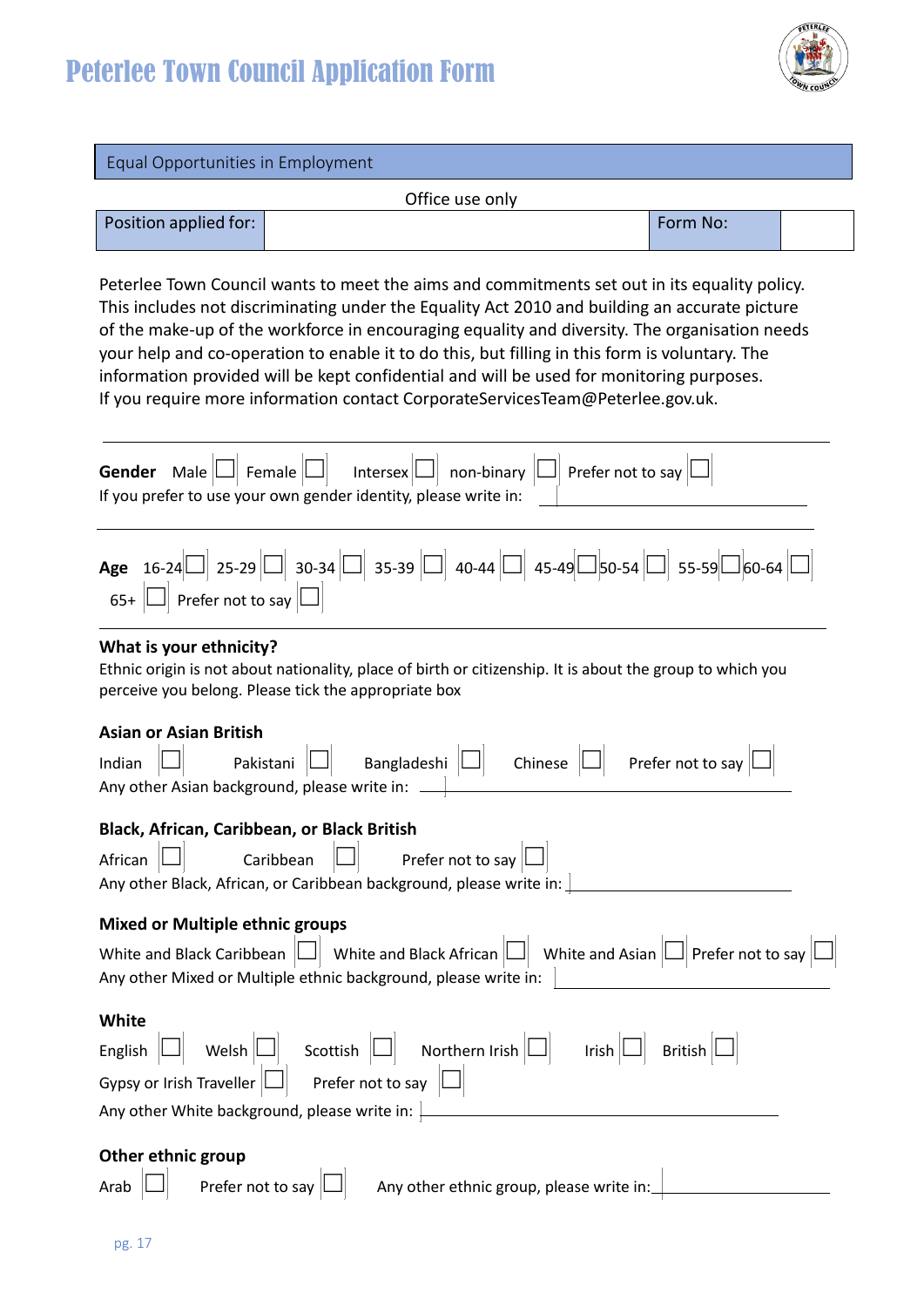

#### **Do you consider yourself to have a disability or health condition?**

| $\overline{\mathsf{No}}$ Prefer not to say $\overline{\mathsf{C}}$<br>Yes                                                                                                                                                                                                                                                                                                                                                                                                                                               |
|-------------------------------------------------------------------------------------------------------------------------------------------------------------------------------------------------------------------------------------------------------------------------------------------------------------------------------------------------------------------------------------------------------------------------------------------------------------------------------------------------------------------------|
| What is the effect or impact of your disability or health condition on your work? Please write in here:                                                                                                                                                                                                                                                                                                                                                                                                                 |
|                                                                                                                                                                                                                                                                                                                                                                                                                                                                                                                         |
| The information in this form is for monitoring purposes only. If you believe you need a 'reasonable<br>adjustment', then please discuss this with the manager running the recruitment process.                                                                                                                                                                                                                                                                                                                          |
| What is your sexual orientation?<br>Heterosexual $\boxed{\square}$ Gay $\boxed{\square}$ Lesbian $\boxed{\square}$ Bisexual $\boxed{\square}$ Asexual $\boxed{\square}$ Pansexual<br>Undecided $\Box$ Prefer not to say $\Box$<br>If you prefer to use your own identity, please write in:                                                                                                                                                                                                                              |
| What is your religion or belief?<br>No religion or belief $\Box$ Buddhist $\Box$ Christian $\Box$ Hindu $\Box$ Jewish<br>Muslim $\Box$ Sikh $\Box$ Prefer not to say $\Box$<br>If other religion or belief, please write in:                                                                                                                                                                                                                                                                                            |
| What is your working pattern?<br>Full-time<br>Part-time<br>Prefer not to say                                                                                                                                                                                                                                                                                                                                                                                                                                            |
| What is your flexible working arrangement?<br>$\Box$ Flexitime $\Box$ Staggered hours $\Box$ Term-time hours $\Box$ Annualised hours<br>None $\ $<br>Flexible shifts $\Box$ Compressed hours $\Box$ Homeworking $\Box$ Prefer not to say<br>Job-share  L<br>If other, please write in:                                                                                                                                                                                                                                  |
| Do you have caring responsibilities? If yes, please tick all that apply<br>$\Box$ Primary carer of a child/children (under 18) $\vert\Box\vert$ Primary carer of disabled child/children<br>None<br>Primary carer of disabled adult (18 and over) $\Box$ Primary carer of older person $\Box$<br>Secondary carer (another person carries out the main caring role) $\Box$<br>Prefer not to say<br><u> 1980 - Andrea Station Barbara, amerikan personal (h. 1980).</u><br>Where did you see this post advertised? $\Box$ |

**Please return your completed application form to [corporateadminteam@peterlee.gov.uk](mailto:corporateadminteam@peterlee.gov.uk) or post to Peterlee Town Council, Council Offices, Shotton Hall, Peterlee, Co. Durham, SR8 2PH .**